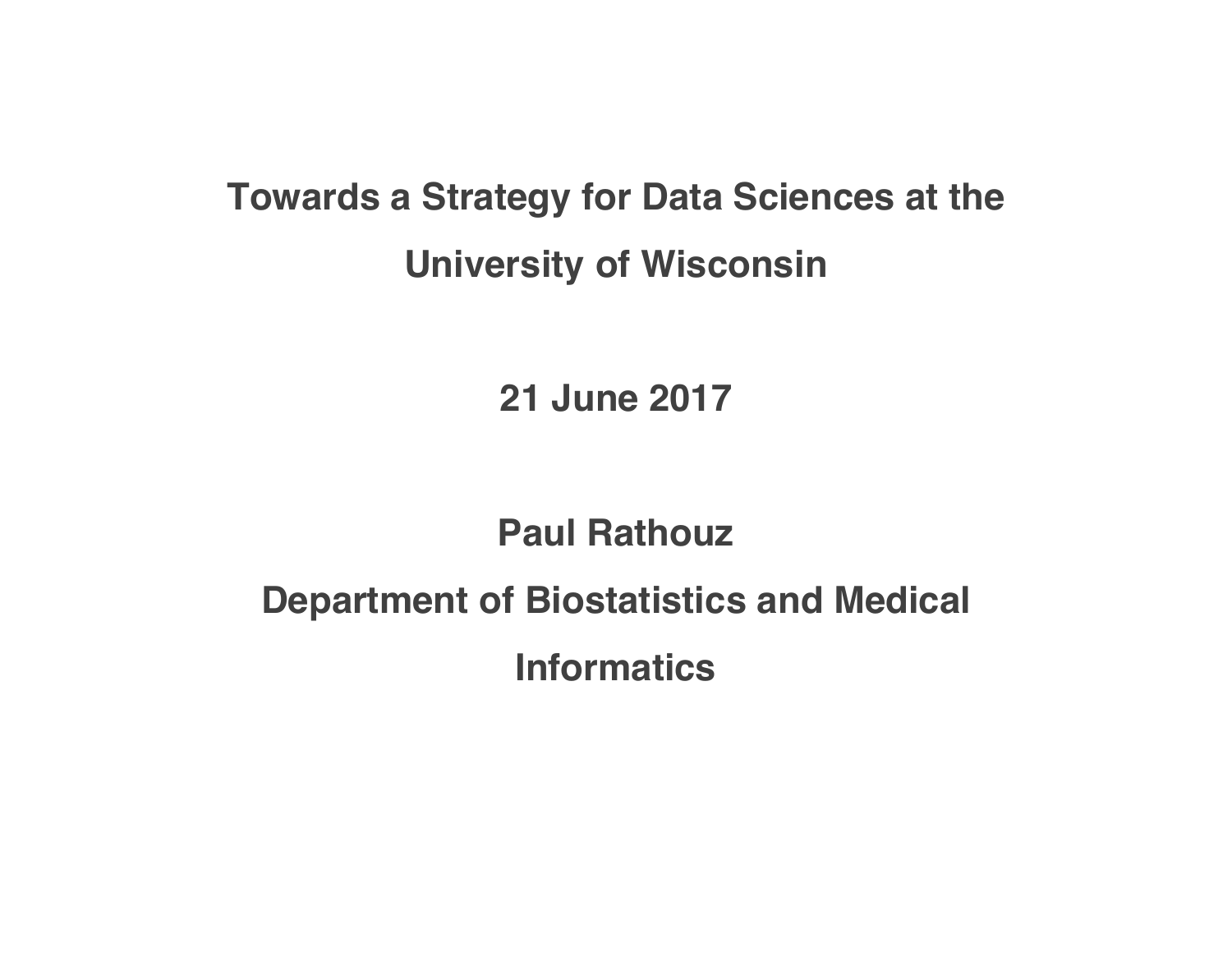**Goal: Robust infrastructure** supporting **collaborative team science**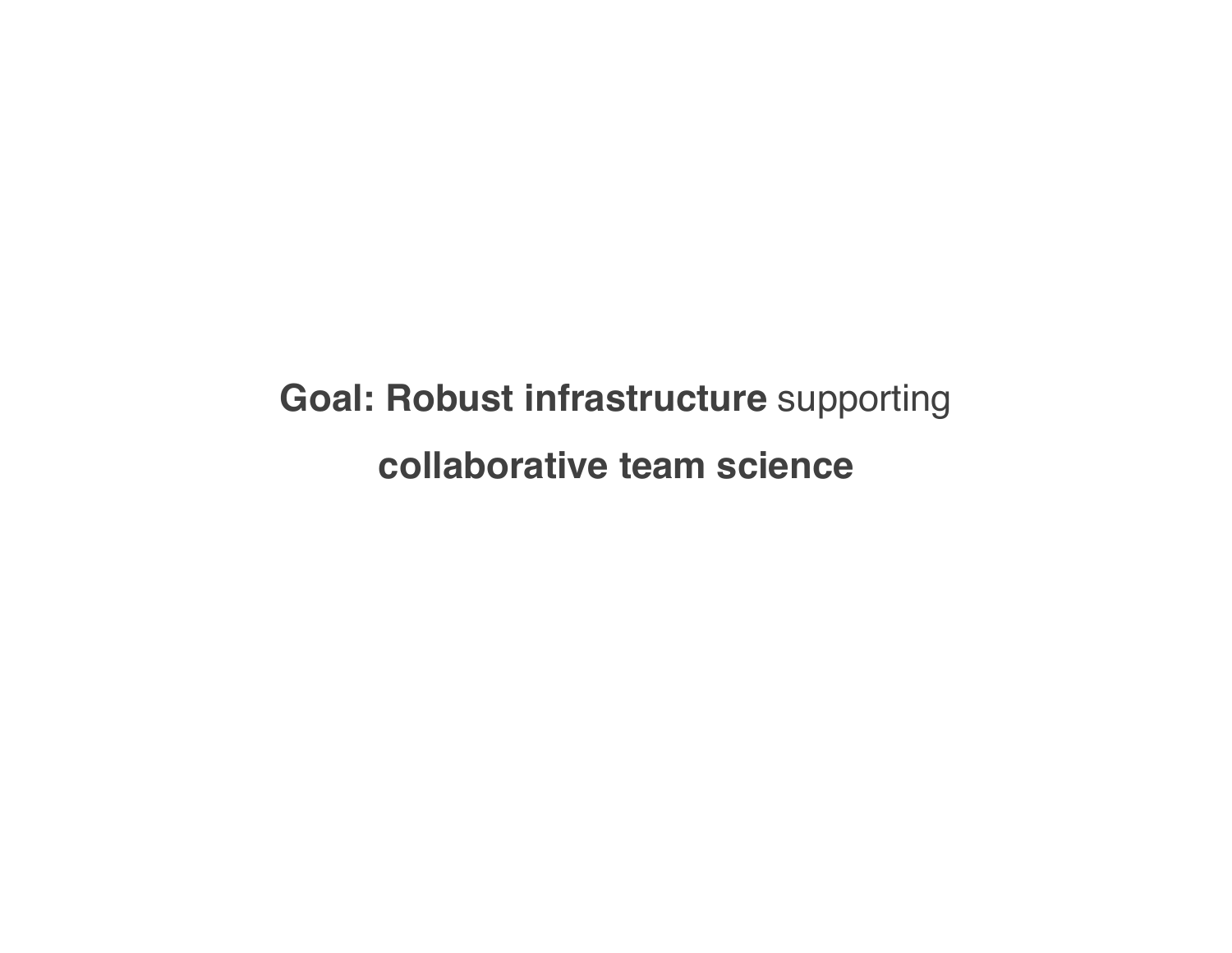# **Biostatistics Model | Principles**

- Early and often
- Free to investigator
- Biostatistics faculty (including Scientists)
	- o Co-I's [full partners]
	- o Committed to training the next generation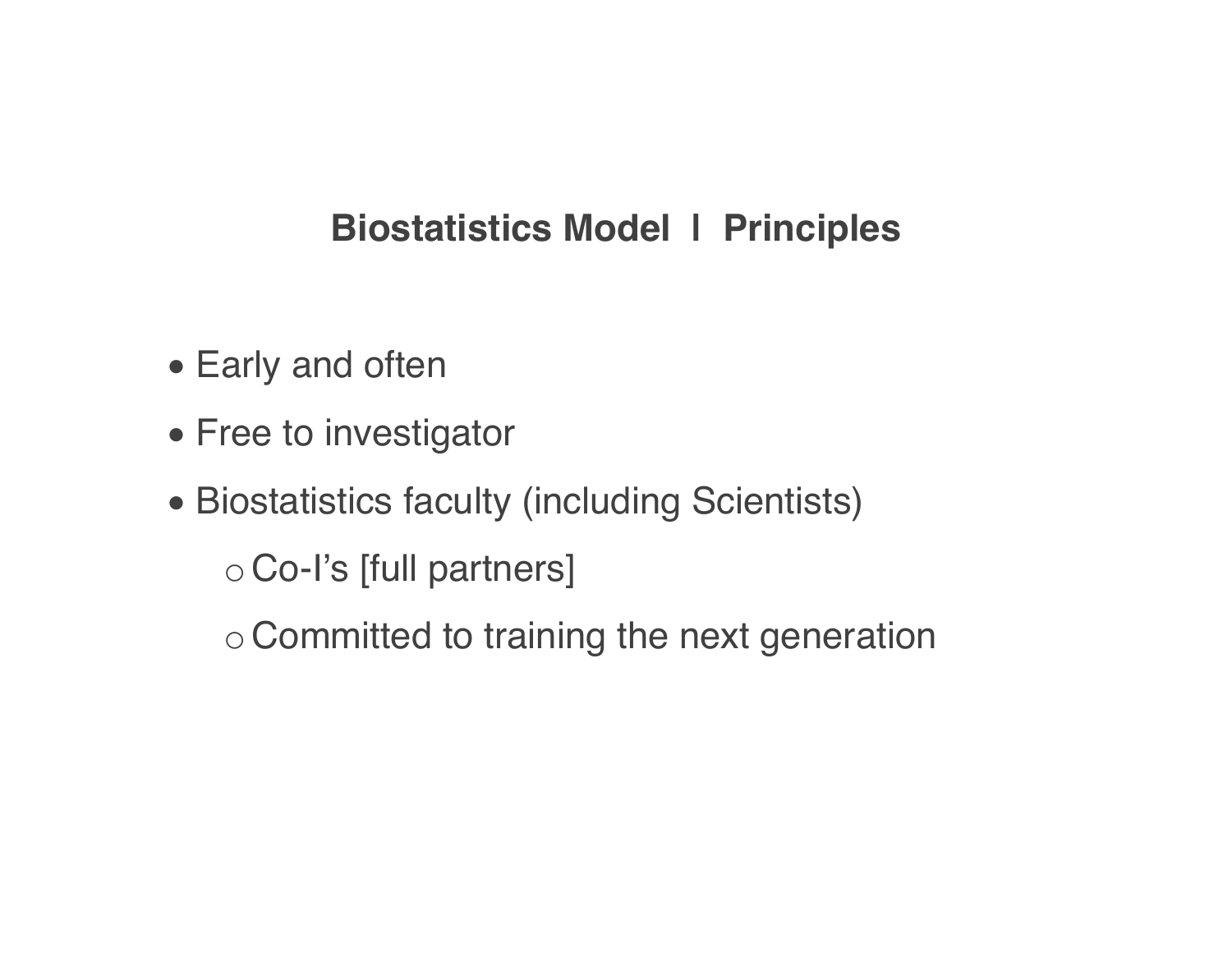# **Biostatistics Model | Implementation**

- TT faculty committed to team science [broad scientific oversight; many other responsibilities]
- Scientists (PhD) at both junior and senior levels [important middle ground]
- Researcher (MS) level staff [to get stuff done]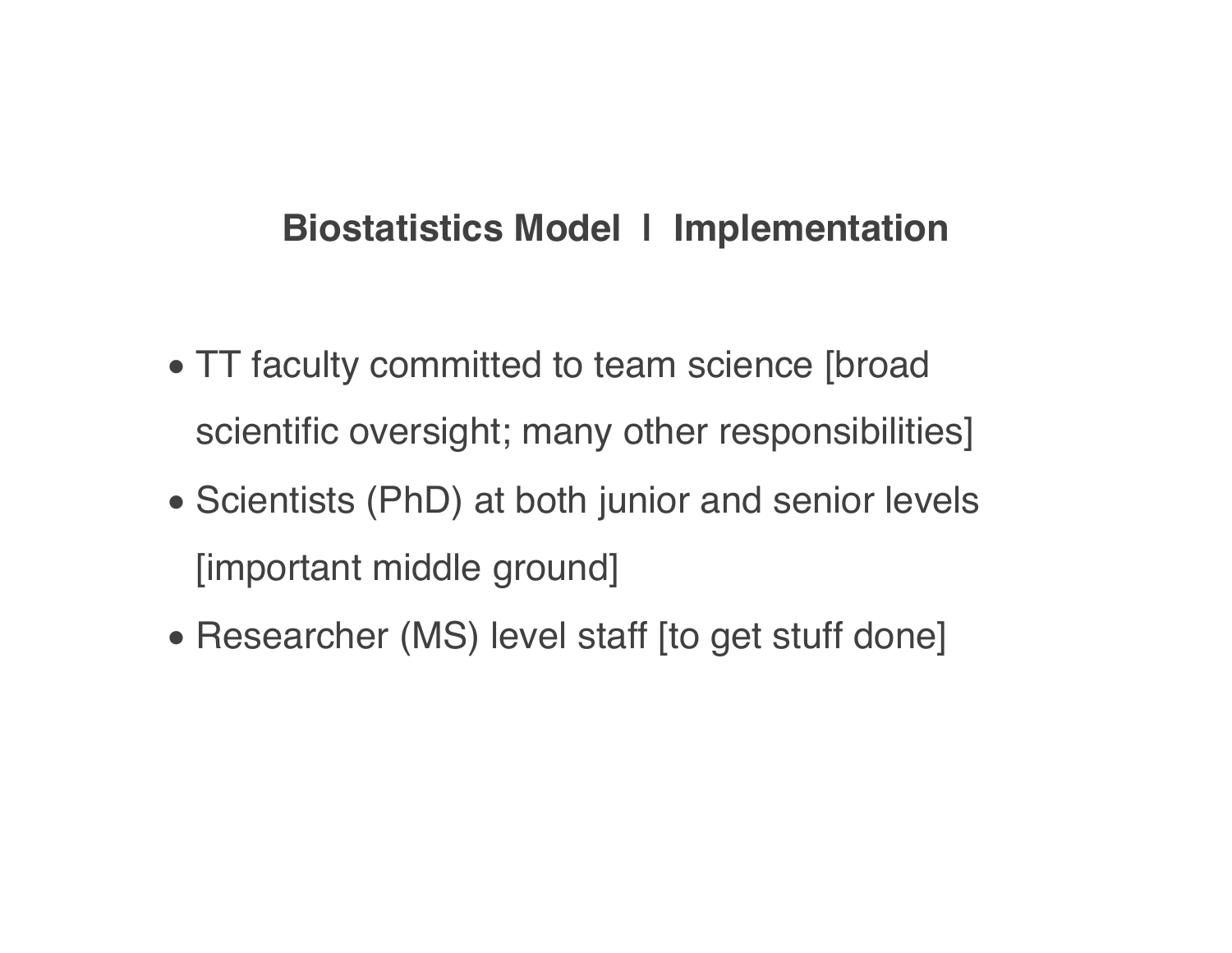# **Biostatistics Model | Project Level**

### **Triangulation:**

- 1 PhD Data Scientist
	- + 1 MS Researcher
	- + 1 PI collaborator
- PI collaborator may also have senior mentor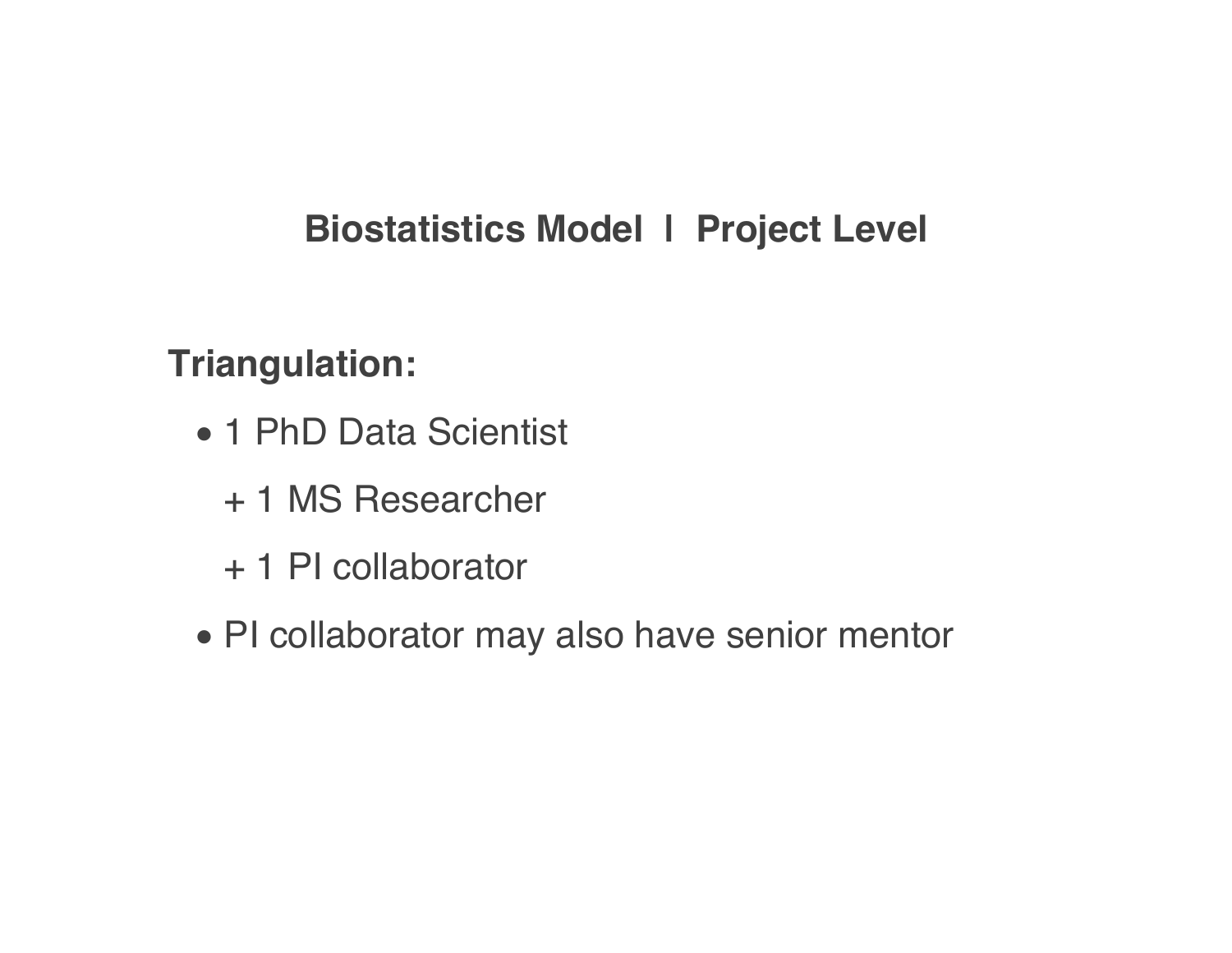#### Other areas of **collaborative team science**

What about **bioinformatics**

clinical research **informatics**

massive **database** problems

distributed computing / storage problems ?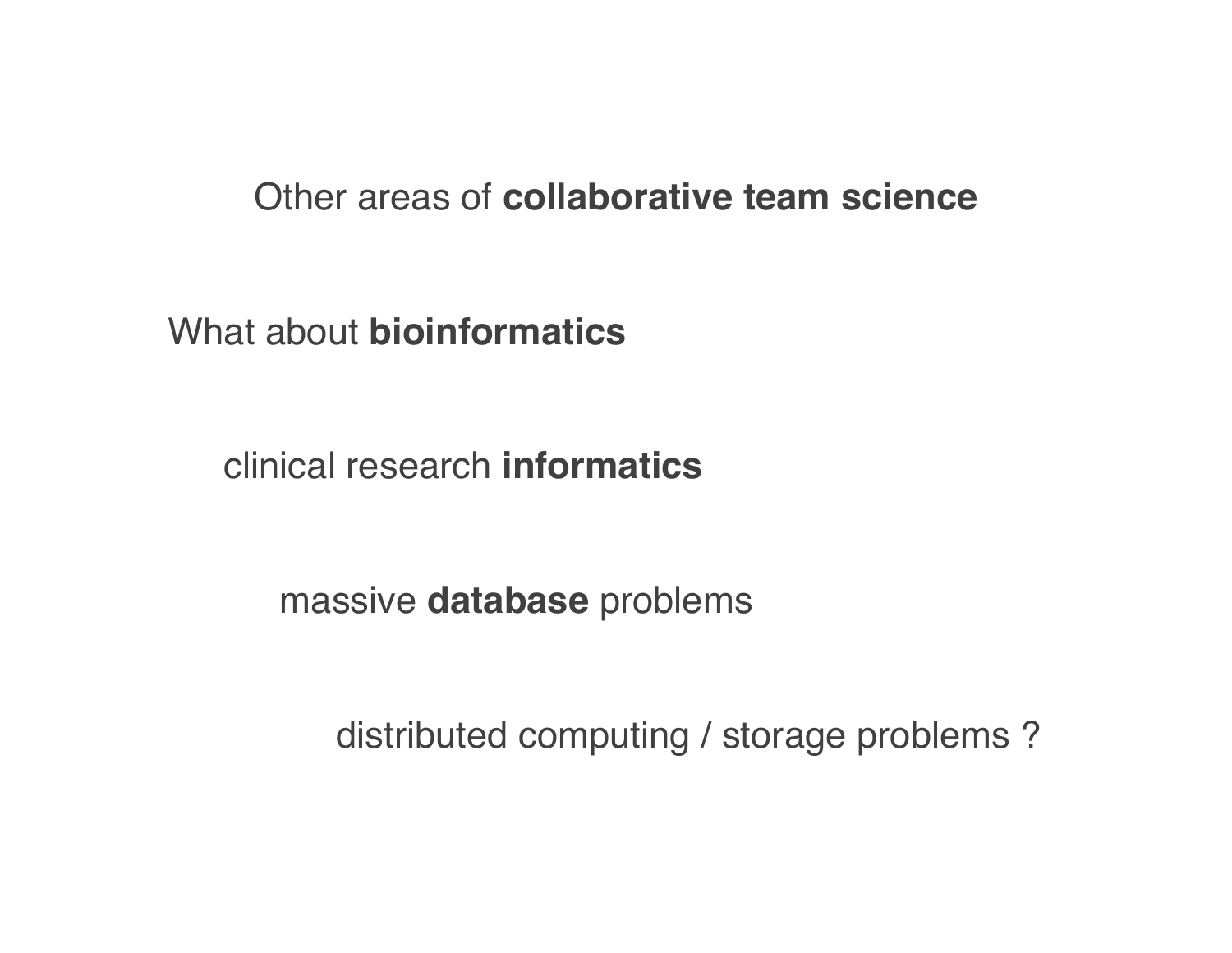#### Other areas of **collaborative team science**

Need a similar model for **each** of these areas of **data science** … some of this already exists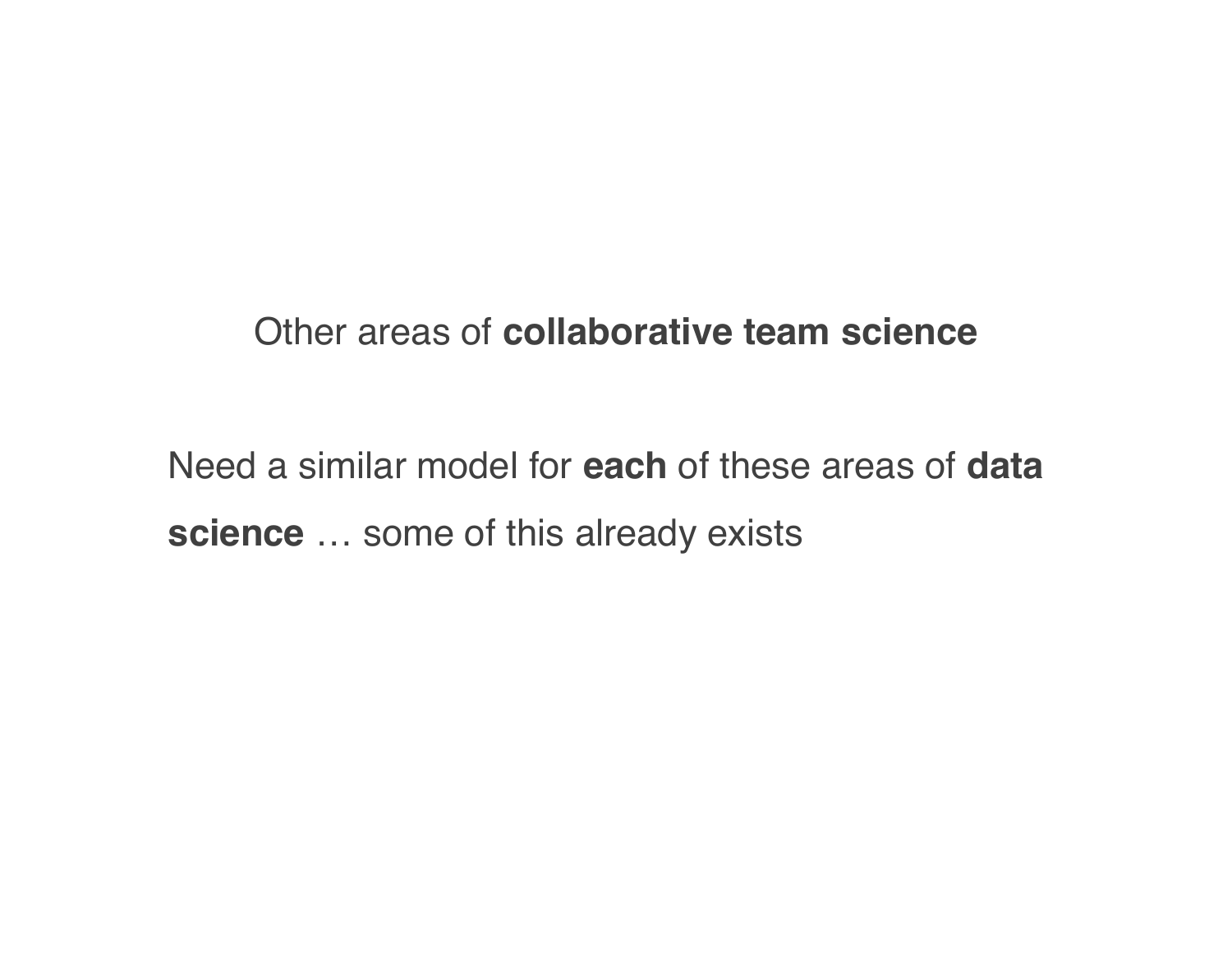## **Training | PhD in Biomedical Data Science**

- **Best** of **statistical** and **computational** traditions to advance **biology** and **biomedical science**
- **Triangulation**
	- oBiostatistics [1-2 areas of emphasis] oBiomedical Informatics [1-2 areas of emphasis] o Domain area science and collaboration
- First class, Fall 2018 | Karl Broman, Director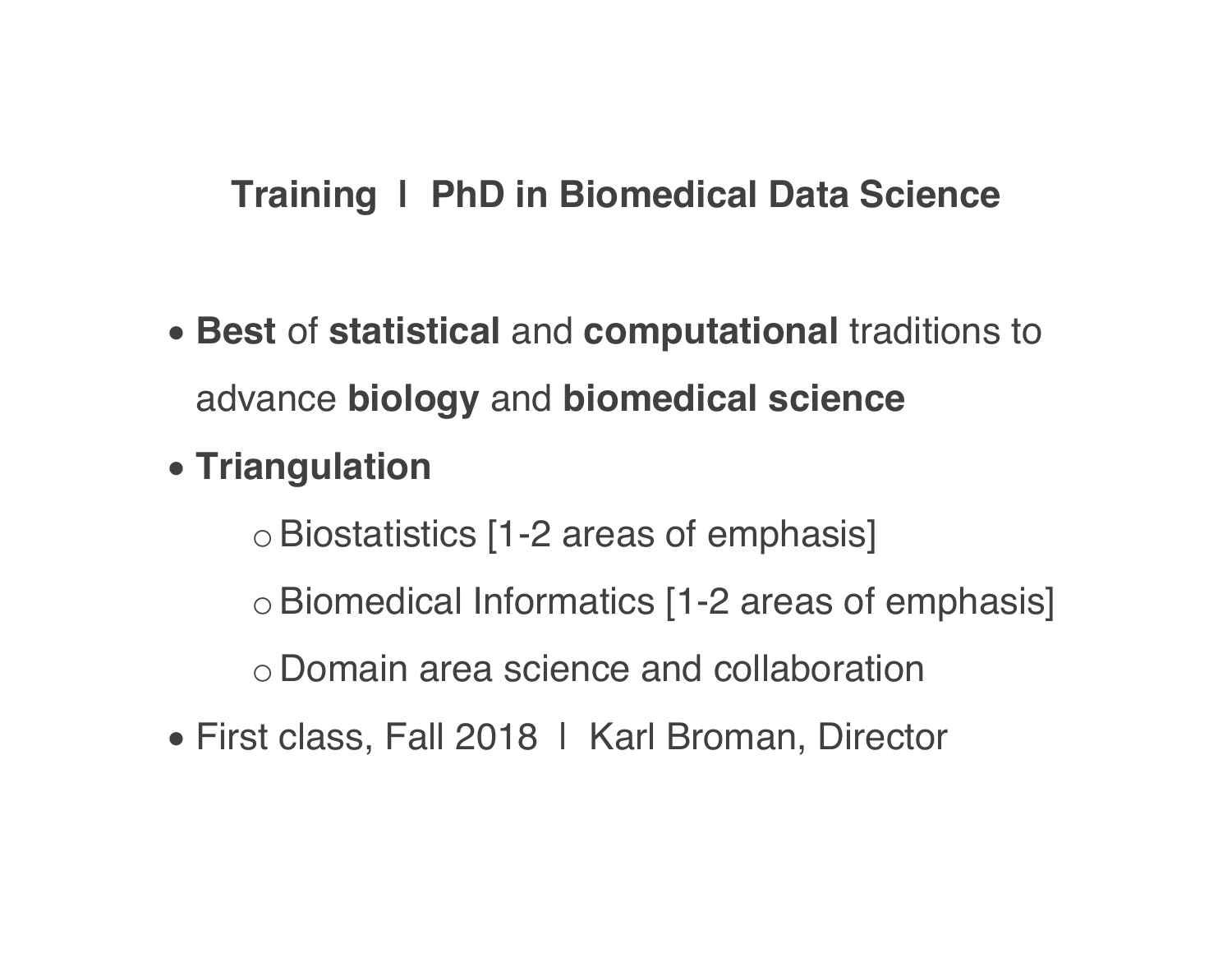**Linking Methods to Collaboration | Center for Predictive and Computational Phenotyping Structure:** about 12 units

- 5 collaborative **projects** requiring novel methods
- 4 methodological "labs" -- more general issues
- education and outreach
- ethics

Seek a **balance** between outward and inward facing